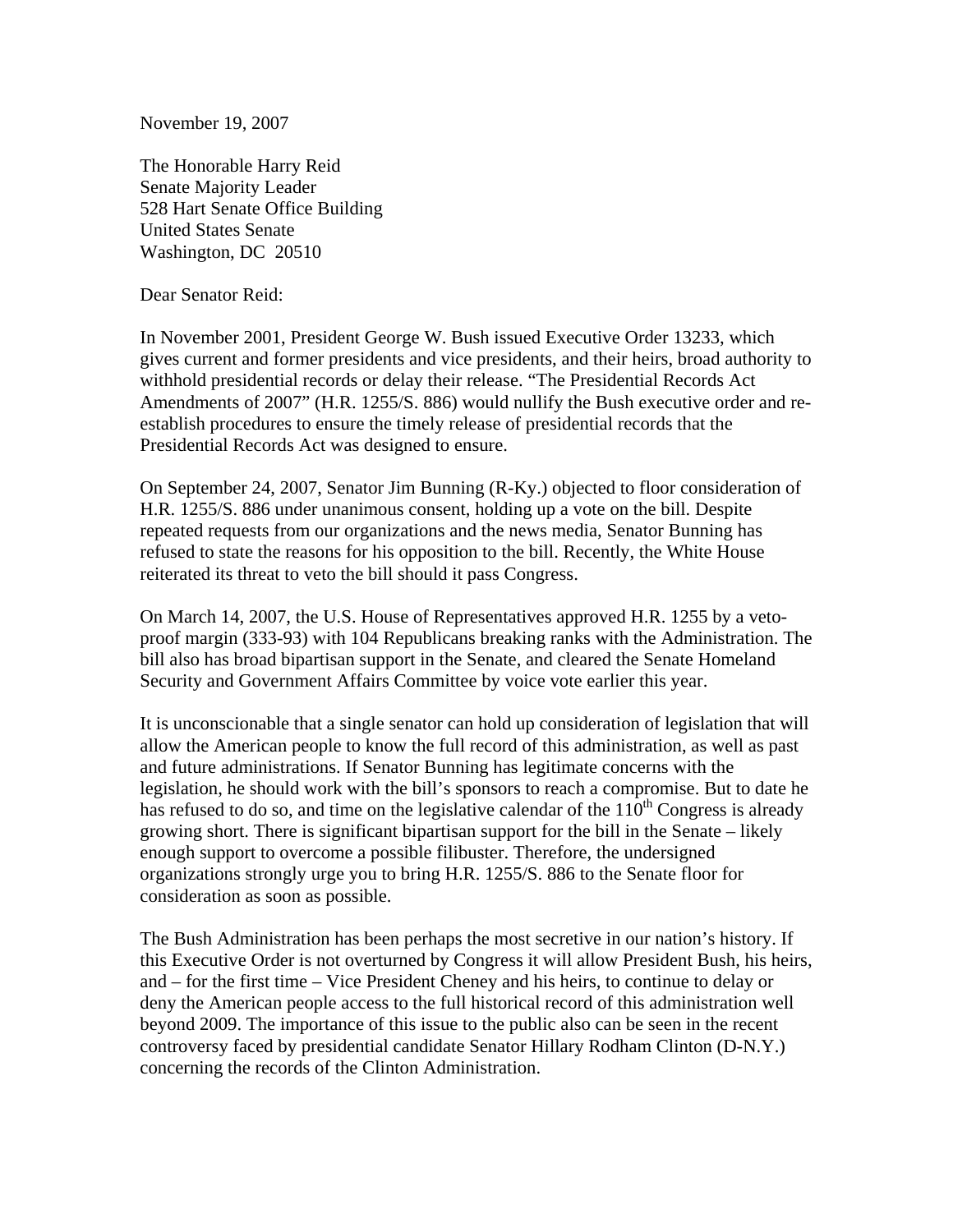Presidential historian Robert Dallek told a House subcommittee earlier this year, "President Bush's order carries the potential for incomplete and distorted understanding of past presidential decisions, especially about controversial actions with significant consequences. Consider what difference the release of the Kennedy, Johnson, and Nixon tapes has made in our understanding of the decision-making on Vietnam in these administrations."

The American people should not be denied their basic right to have the information they need to hold their government accountable for its actions. If you fail to bring this bill to the Senate floor, the clamor for more transparency will continue while a veil of secrecy will remain in place long after the Bush Administration has left office. Please bring the Presidential Records Act Amendments of 2007 (H.R. 1255/S. 886) to the floor now.

Sincerely,

| American Association of Law Libraries     | <b>National Coalition Against Censorship</b>                   |
|-------------------------------------------|----------------------------------------------------------------|
| <b>American Historical Association</b>    | National Coalition for History                                 |
| <b>American Library Association</b>       | <b>National Council on Public History</b>                      |
| <b>Association of Research Libraries</b>  | National Freedom of Information<br>Coalition                   |
| <b>Bill of Rights Defense Committee</b>   |                                                                |
| <b>Californians Aware</b>                 | <b>National Security Archive</b>                               |
| Citizens for Responsibility and Ethics in | <b>Ohio Newspaper Association</b>                              |
| Washington                                | <b>OMB</b> Watch                                               |
| <b>Common Cause</b>                       | OpenTheGovernment.org                                          |
| <b>Council of State Archivists</b>        | Organization of American Historians                            |
| <b>Electronic Frontier Foundation</b>     | <b>PEN American Center</b>                                     |
| <b>Essential Information</b>              | People for the American Way                                    |
| Government Accountability Project         | <b>Public Citizen</b>                                          |
| Indiana Coalition for Open Government     | Society of American Archivists                                 |
| <b>Liberty Coalition</b>                  | Society for Historians of American<br><b>Foreign Relations</b> |
| Mine Safety and Health News               | Society for Military History                                   |
|                                           |                                                                |